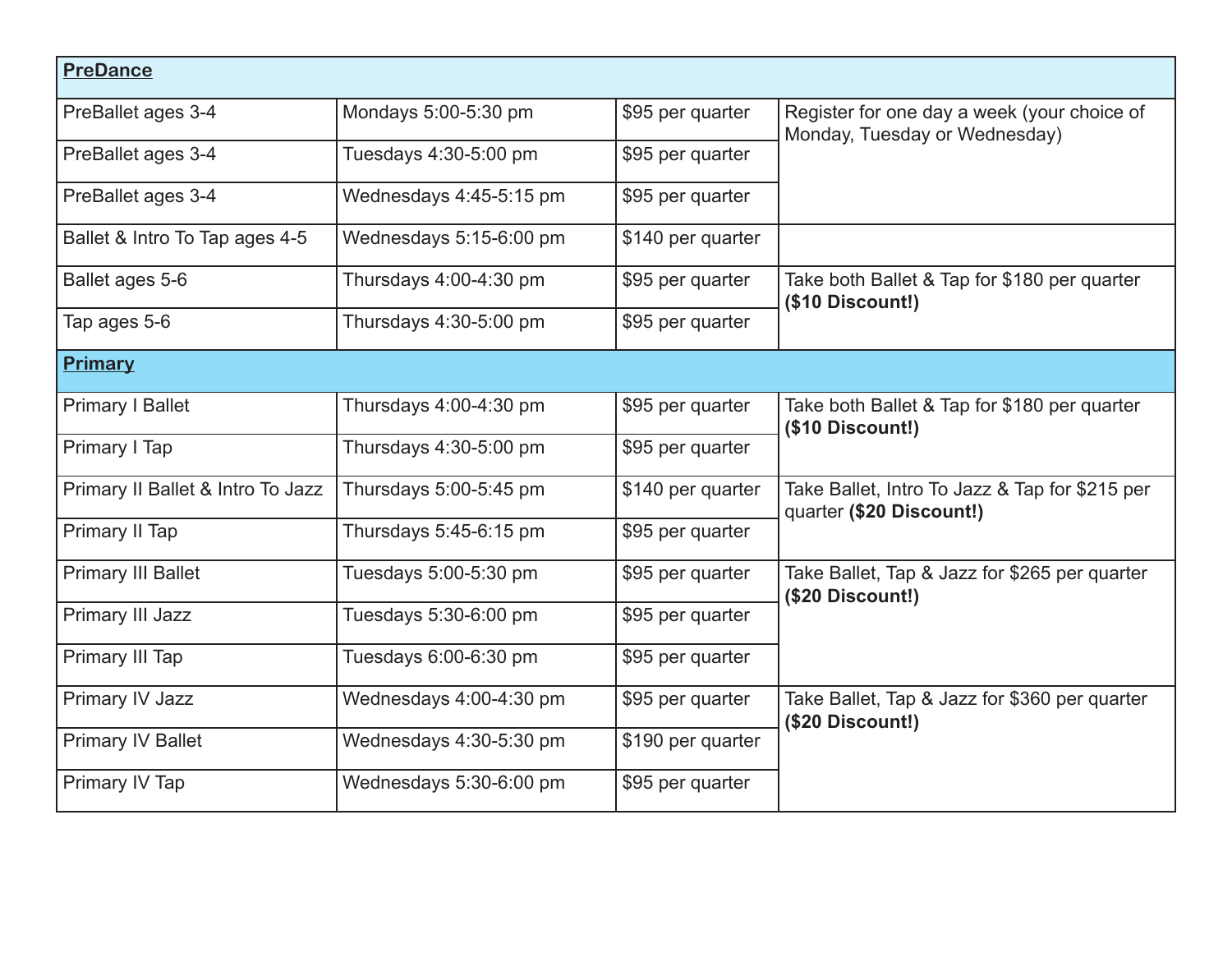| <b>Premier Prep</b>                                        |                                           |                   |                                                                    |
|------------------------------------------------------------|-------------------------------------------|-------------------|--------------------------------------------------------------------|
| Prep I Ballet                                              | Wednesdays 4:15-5:15 pm                   | \$190 per quarter | Take Ballet, Tap & Jazz for \$360 per quarter<br>$($20$ Discount!) |
| Prep I Jazz                                                | Wednesdays 5:15-5:45 pm                   | \$95 per quarter  |                                                                    |
| Prep I Tap                                                 | Wednesdays 5:45-6:15 pm                   | \$95 per quarter  |                                                                    |
| <b>Premier Prep II Ballet</b>                              | Tuesdays 4:00-5:00 pm                     | \$190 per quarter | Take Pointe, Tap & Jazz for \$360 per quarter<br>$($20$ Discount!) |
| Premier Prep II Jazz                                       | Tuesdays 5:00-5:30 pm                     | \$95 per quarter  |                                                                    |
| Premier Prep II Tap                                        | Tuesdays 5:30-6:00 pm                     | \$95 per quarter  |                                                                    |
| Premier Prep III Tap                                       | Tuesdays 6:30-7:15 pm                     | \$140 per quarter | Take Pointe, Tap & Jazz for \$450 per quarter<br>(\$20 Discount!)  |
| Premier Prep III Jazz                                      | Tuesdays 7:15-8:00 pm                     | \$140 per quarter |                                                                    |
| <b>Premier Prep III Ballet</b>                             | Tuesdays 8:00-9:00 pm                     | \$190 per quarter |                                                                    |
| <b>Premier Prep IV Pointe</b>                              | Tuesdays 6:30-7:30 pm                     | \$190 per quarter | Take Pointe, Tap & Jazz for \$450 per quarter<br>$($20$ Discount!) |
| Premier Prep IV Tap                                        | Tuesdays 7:30-8:15 pm                     | \$140 per quarter |                                                                    |
| Premier Prep IV Jazz                                       | Tuesdays 8:15-9:00 pm                     | \$140 per quarter |                                                                    |
| <b>Premier</b>                                             |                                           |                   |                                                                    |
| Premier   & II<br>Pointe Jazz, Tap & Wednesday<br>Workshop | Mondays 5:30-9:00<br>Wednesdays 6:00-9:00 |                   | Contact Shannon for special Premier I & II<br>pricing.             |
| <b>Extras</b>                                              |                                           |                   |                                                                    |
| Prep III & IV Hip Hop                                      | Tuesdays 6:00-6:30 pm                     | \$95 per quarter  |                                                                    |
| Prep III & IV Contemporary                                 | Thursdays 5:45-6:30 pm                    | \$140 per quarter |                                                                    |
| Premier I & II Contemporary                                | Thursdays 6:30-7:30 pm                    | \$190 per quarter |                                                                    |